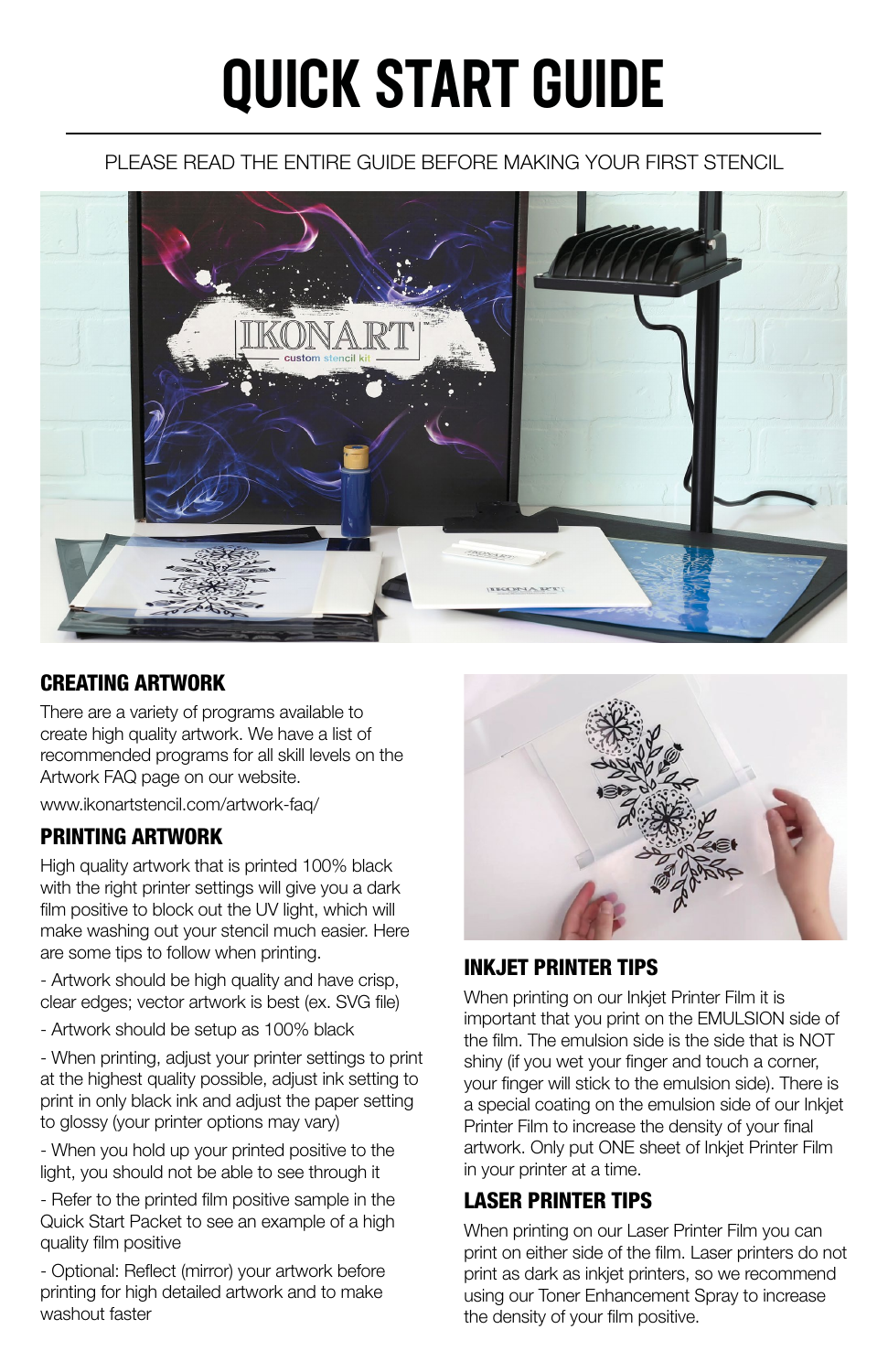#### IMPORTANT! Ikonart Stencil Films are LIGHT SENSITIVE. They must stay out of sunlight and bright lights before exposure and during washout.







## EXPOSE YOUR STENCIL

Place one sheet of the Ikonart Stencil Film (blue) or Ikonart Textile Film (purple) on the base of the exposure stand with the textured side facing up. Place your printed artwork transparency on top of the Ikonart Film the way you want your final stencil to look (for example, if there is text on your design you should be able to read it). Place a clear exposure sheet (included in the film pack) over the top of your artwork and rub down. You want your artwork to be sealed tight against your stencil film. Turn on the exposure light and expose for 35 seconds if you are using inkiet printer film or 30 seconds if you are using laser printer film.

*Note: When making your first stencil, we recommend making a small stencil first to make sure your film positive printed dark enough.* 

# WASHOUT YOUR STENCIL

After exposure you will not be able to see your image until you washout your film. Attach the exposed stencil film to the clipboard with the shiny side (carrier sheet) touching the clipboard and washout the textured side of the stencil film using warm water. Wash evenly until your mesh areas are completely clear. Refer to the finished stencil sample in the Quick Start Packet for an example of how the washed out stencil should look.

*Note: Before washout you can soak your stencil for up to one minute in warm water to increase washout speed (soaking your stencil in water for longer can break down the stencil). Your stencil should washout in less than 3 minutes. If you are having issues with washout, please refer to the Troubleshooting Guide on the back.*

## DRY YOUR STENCIL

Blot excess water off the textured side of your stencil. Hang or lay flat to dry (about 45 minutes, depending on temperature and humidity; you should not see any water spots or discoloration). Stencil must be dry before using.

## POST-EXPOSE YOUR STENCIL

IMPORTANT! Do not skip this step. Once the stencil is completely dry place the stencil back on the exposure stand with the textured side up and post-expose for at least 2 minutes. The clear cover sheet is not needed.

*Note: Post-exposure increases the durability of the stencils and is very important.*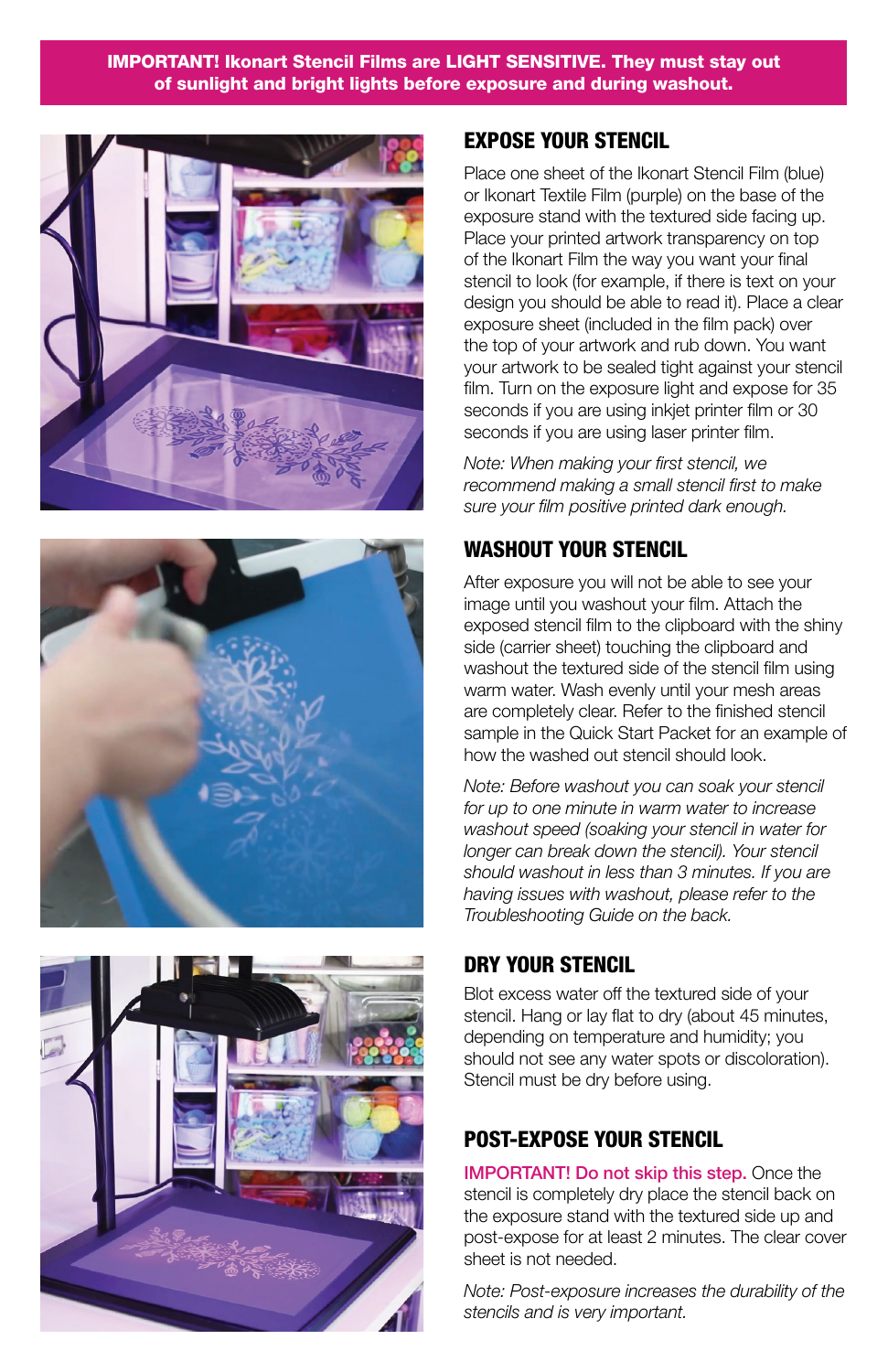#### IMPORTANT! Ikonart Stencil Films are LIGHT SENSITIVE. They must stay out of sunlight and bright lights before exposure and during washout.







#### USE YOUR STENCIL

Write "BACK" on the clear carrier sheet (shiny side). Remove the carrier sheet (do not throw away). Place the stencil on your surface with the adhesive side down (textured side up). Rub down on the stencil and apply pressure to help the stencil stick to your surface.

*NOTE: See the Troubleshooting Guide on the back if your stencil is not sticking.*

Apply a water-based paint, ink or paste to your surface using a squeegee or brush. Cover all the open mesh areas of your stencil. Carefully remove the stencil.

*NOTE: Refer to our Paint & Ink Selection Guide on our website for a list of recommended mediums based on the type of surface you are printing on.* 

## CLEAN YOUR STENCIL

To clean your stencil first get the clipboard wet so your stencil does not stick to it. Place the stencil on the clipboard with the textured side up. Lightly rub the stencil to remove all the paint/ink. Do not rub or scrub the adhesive side of the stencil.

Place the stencil with the adhesive side up on a smooth, flat surface and re-apply the carrier sheet (make sure to apply the correct side of the carrier sheet to the stencil; you should be able to read the word "BACK" that you wrote earlier). Always apply the stencil to the carrier sheet while the stencil is still wet. Allow to dry completely before reusing the stencil.

*NOTE: Do not use any chemicals (such as cleaning wipes) when washing paint off your stencils, as these chemicals will break down the emulsion and adhesive. Soaking your stencils in water for extended periods of time can break down the stencil.* 

#### STORING YOUR STENCILS

Ikonart Stencil Film is photosensitive and should remain in the packaging it comes in until you are ready to expose it. The unexposed film has a shelf life of at least one year from the date of manufacture if stored and handled properly.

For storage of the Ikonart Stencil Film before it is exposed, we recommend storing in a cool, dry place. Temperatures should not be below freezing or above 85°F. After the film is exposed, your finished stencils should be stored flat in a dry area.